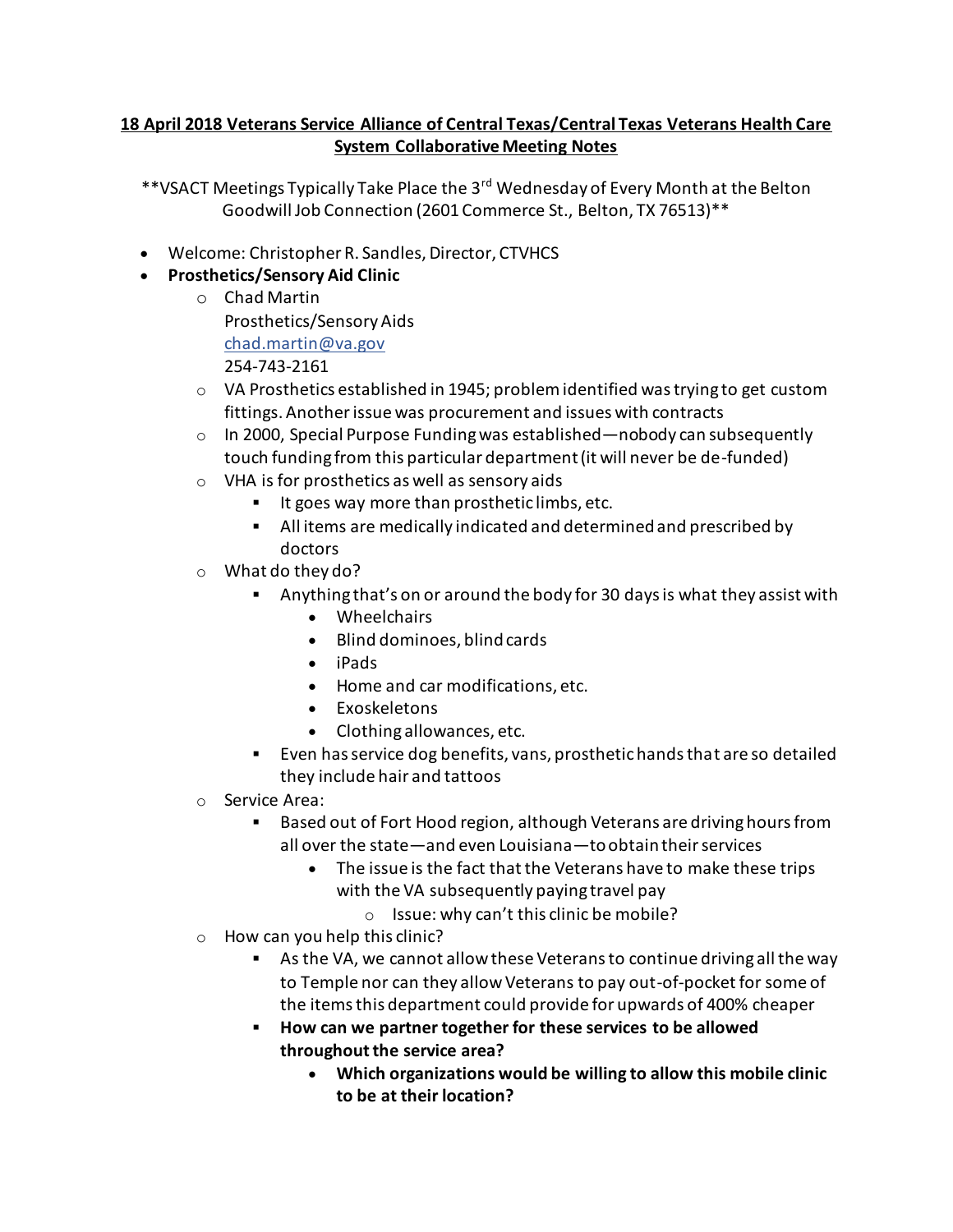- Telehealth
	- o Lisa Heck

[Lisa.Heck@va.gov](mailto:Lisa.Heck@va.gov)

254-709-3619

- $\circ$  Patients have the ability to see physicians from all over the United States
	- Telehealth allows Veterans to have the ability to obtain medical care without having to drive all over
- o VA Veteran Connect
	- If Veterans have a Smart Phone or computer, they're able to contact physicians from the comfort of their own home
		- They'll get an invite via email, and then can open it up; video chat is completely secure as it goes through extensive Fire Walls to protect all HIPAA regulations
		- Veterans can utilize pretty much any device that has a web cam, microphone and speaker
			- o Can also utilize Android, iPhone, and tablets
				- Apple products have an app called "VA Video Connect"
- $\circ$  One of the concerns/challenges that this program has is that there are still Veterans that do not have access to these items—particularly in rural areas
	- **Telehealth is subsequently looking for places to place items in the community; a place where there is a secure room with a computer and internet connection**
		- They could even have mobile carts where providers could obtain statistics, etc. electronically
	- **Where can Telehealth go to make this happen? Who in the community is able to partner?**
- Mid-South Consolidated Patient Account Center
	- o Michelle Roberson [michelle.roberson1@va.gov](mailto:michelle.roberson1@va.gov) 254-742-4611
	- $\circ$  Congress decided that there were too many versions of billing with the VA; what they did is consolidate billing so that there is one specific channel
		- 7 of them throughout the nation; Mid-South is responsible for 20 facilities with their own group of employees. Ms. Roberson subsequently works for CPAC.
	- o What CPAC Does:
		- Works based off of the means test
			- This is where the Veteran comes in and provides their financial information to eligibility. Veterans were sent out a letter stating they no longer have to complete a means test every year. However, the only way to determine eligibility to see if they have to pay a co-pay, is by completing the means test. This is subsequently very mis-leading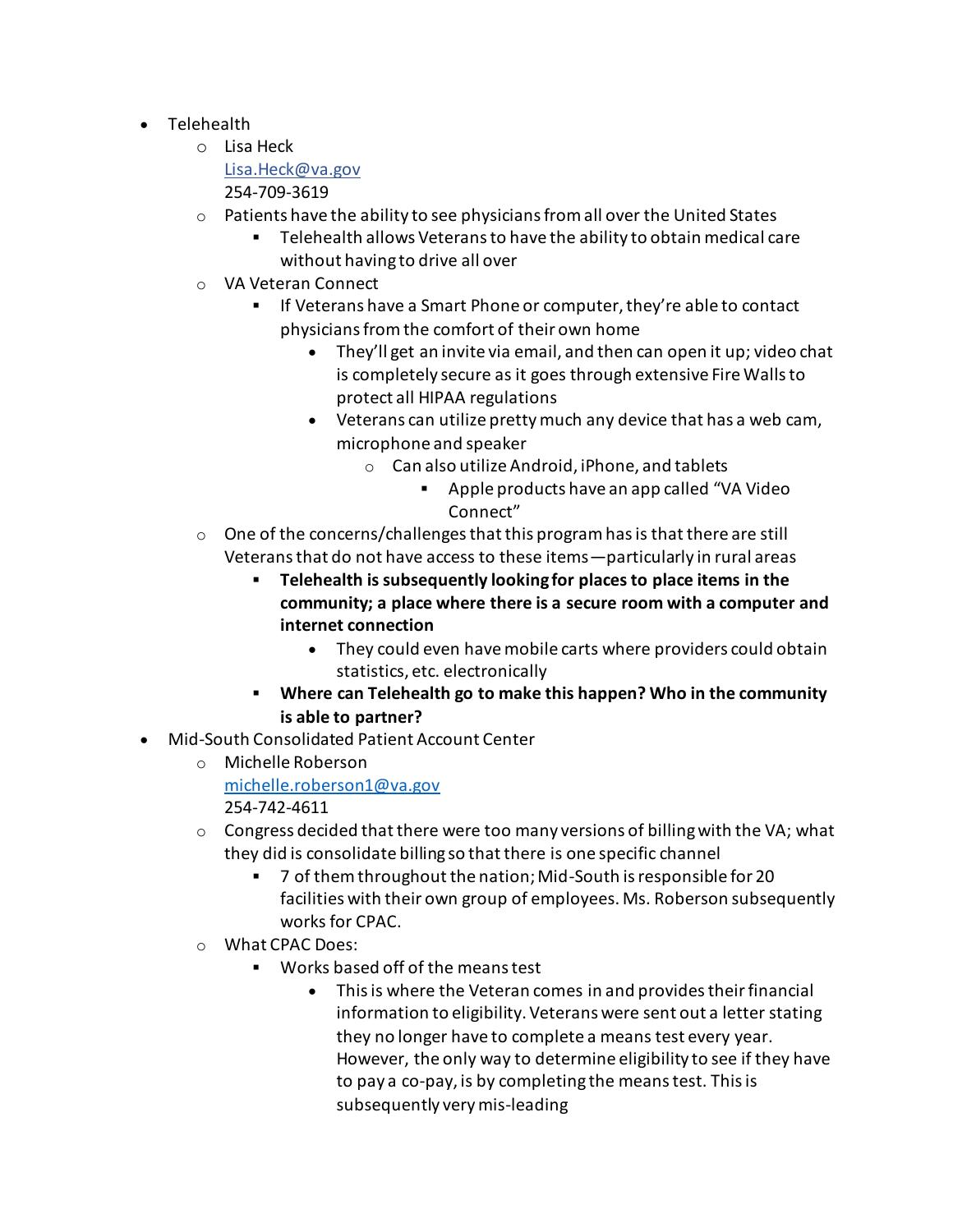- This Means Test is good for one-year, is good from the date you do it, **and it is** *not* **retroactive**. If a Means Test is not done on the date it expires, this goes back to "Means Test Required" phase and co-pays will once again be implemented
	- o If the Veteran wants to be financially exempt, they **must** complete a Means Test on a yearly-basis at the Eligibility area in the Welcome Center
- Means tests are **not** required for Veterans who are over 50% Service Connection
- If other insurance options are present, CPAC will bill them with co-pays being a possibility. If insurance pays at least \$50, the Veteran will not have to pay a co-pay. The VA also holds co-pay amounts for 90 days to allow the Veteran to pay
	- Providing third-party insurance information to the VA is subsequently *very* helpful as it could reduce the number of copays
		- o Upon intake, the Veteran should be asked if they have third-party insurance information with all applicable information entered. However, this doesn't always happen
	- Last year CPAC collected \$32M that went directly to the CTVHC for patient care
	- CPAC does not bill Tricare nor Medicaid as they are other federal entities—it would be almost as if the money is switching between federal entities
- $\circ$  If you are unable to pay your bills, you should discuss this with the CPAC office
	- If they just lost their job, are having a hardship, etc.—there's options to either complete a Hardship Waiver, a Repayment Plan, or for fees to be waived
		- **The repayment plan can be as low as \$25/month, but never less**
			- o However, they can only put the bills they currently have on the re-payment plan. For Veterans continuously receiving services, they have to go in every 3 months or so for the repayment plan paperwork
		- Hardship Waivers are completed through Eligibility near the Welcome Center
			- o The Eligibility Supervisor will then make the determination based upon the paperwork
				- Only lasts one year; would have to be completed yearly with Eligibility
			- $\circ$  Any bill that is more than 180 days is not even eligible to be considered for a waiver. No one will even look at it and the waiver will be denied
		- Treasury Cross-Servicing